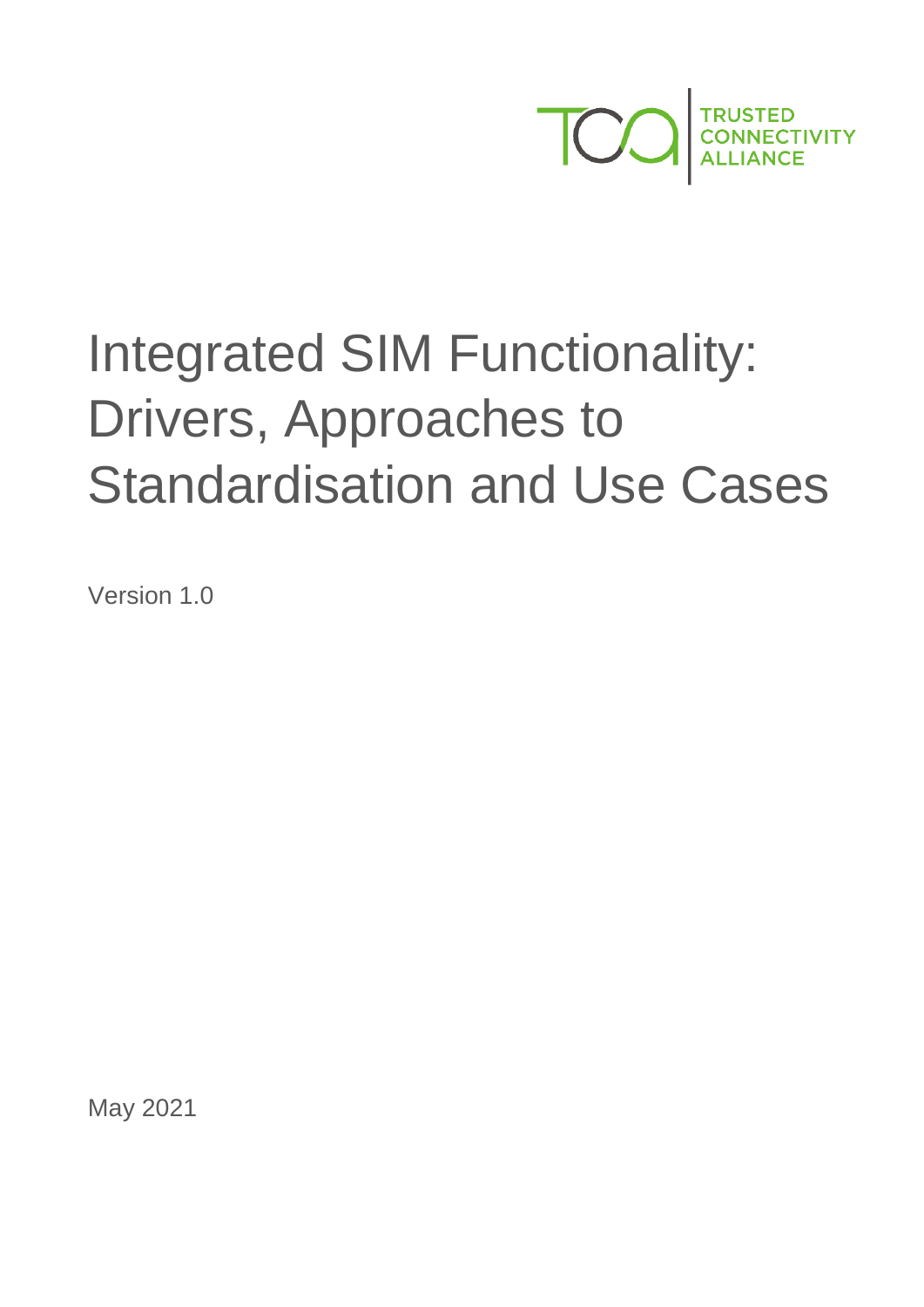# **Table of Contents**

| 6. |  |
|----|--|
|    |  |
| 8. |  |
|    |  |

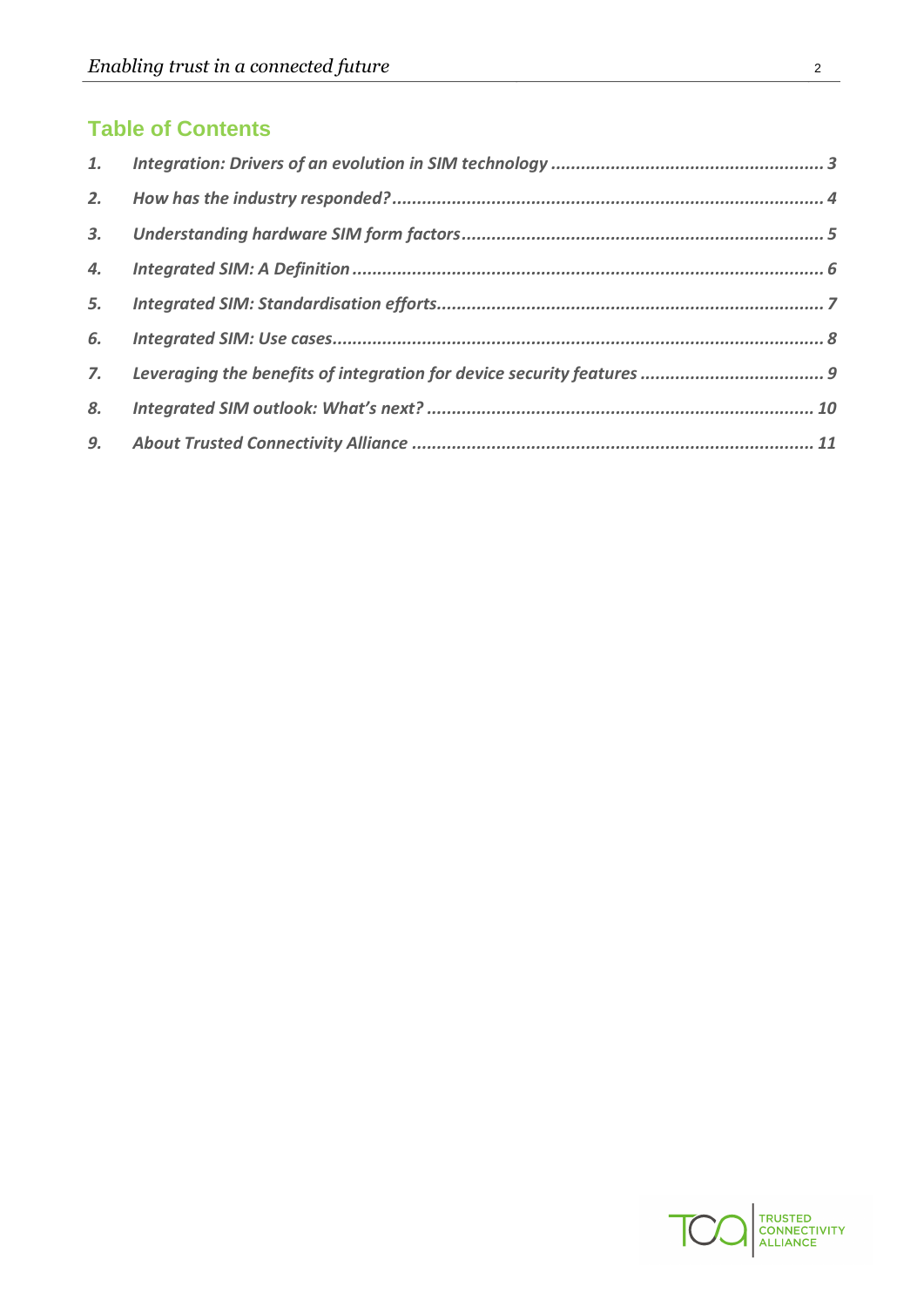## <span id="page-2-0"></span>**1. Integration: Drivers of an evolution in SIM technology**

SIM technology provides the foundation for the most widely distributed secure application delivery platform in the world. SIM / USIM applications enable access to mobile networks and have traditionally been incorporated within mobile devices via Tamper Resistant Element (TRE)<sup>1</sup> hardware, in standalone Secure Element (SE) form factors such as the removable or embedded SIM.

In recent years however, market forces have been driving demand for SIM functionality to be integrated within a secure enclave on a System on Chip (SoC)<sup>2</sup>. While expectations have changed regarding the performance and physical attributes of connected devices, the need to retain SIM security levels remains constant. The need for flexible, trusted connectivity has never been so great and the integration of SIM functionality on a SoC offers a unique approach which brings exclusive benefits to a host of use cases.

The forces driving the demand for integrated SIM functionality include:

#### • **Miniaturisation:**

To satisfy consumer demand for continual device enhancements, the quest of many manufacturers is to develop cellular devices that are increasingly smaller, thinner, more portable, aesthetically superior, perhaps even water resistant – all while delivering the same, if not more, features and functionality. As a result, cellular devices are undergoing a sustained cycle of miniaturisation. This is the process of removing or integrating components to reduce device size or to make room for more or expanded features, such as larger batteries and user interface displays. The reduction and / or removal of components can also reduce power consumption to increase battery life.

By reducing the number of components within their devices, through removal or integration, manufacturers can also optimise their bill of materials and reduce their supply chain. These are significant drivers when time-to-market considerations and device cost can contribute to competitive advantage.

Following this trend towards miniaturisation, it is clear to see the benefits of a SIM form factor that evolves to work with smaller devices that contain fewer components and connectors. Integrated SIM functionality addresses demands from device manufacturers over recent years for SIMs to become smaller and require less device space.

#### • **Need to evolve SIM while retaining security levels:**

The revolutionary impact of digitalisation is not a new concept; aligned with it enabling an ever-increasing number of connected objects, it has driven a transformation of the SIM ecosystem in recent years. Embedded solutions have already resulted in the SIM become increasingly 'digitalised', in terms of how subscriber profiles and subscriptions are delivered and managed remotely. Yet as the quest for miniaturisation continues, and integrated SIM functionality drives further digitalisation of the SIM, there is a need to ensure that the security assurances provided by the SIM in its traditional hardware / software form factor are not compromised through software-only digital delivery. Integrating the SIM functionality within a secure enclave on a SoC addresses this concern.



 $1$  A Tamper Resistant Element (TRE) is a standalone secure element or a secure enclave, consisting of hardware and low-level software providing resistance against logical and physical attacks, capable of hosting secure applications and their confidential and cryptographic data. TREs are available in removable, embedded and more recently, integrated form factors (e.g. SIM, eSIM and integrated SIM).

<sup>&</sup>lt;sup>2</sup> A System on a Chip (SoC) is an integrated circuit (also known as a 'chip') that integrates all or most components of a computer or other electronic system. (Source: [Wikipedia\)](https://en.wikipedia.org/wiki/System_on_a_chip)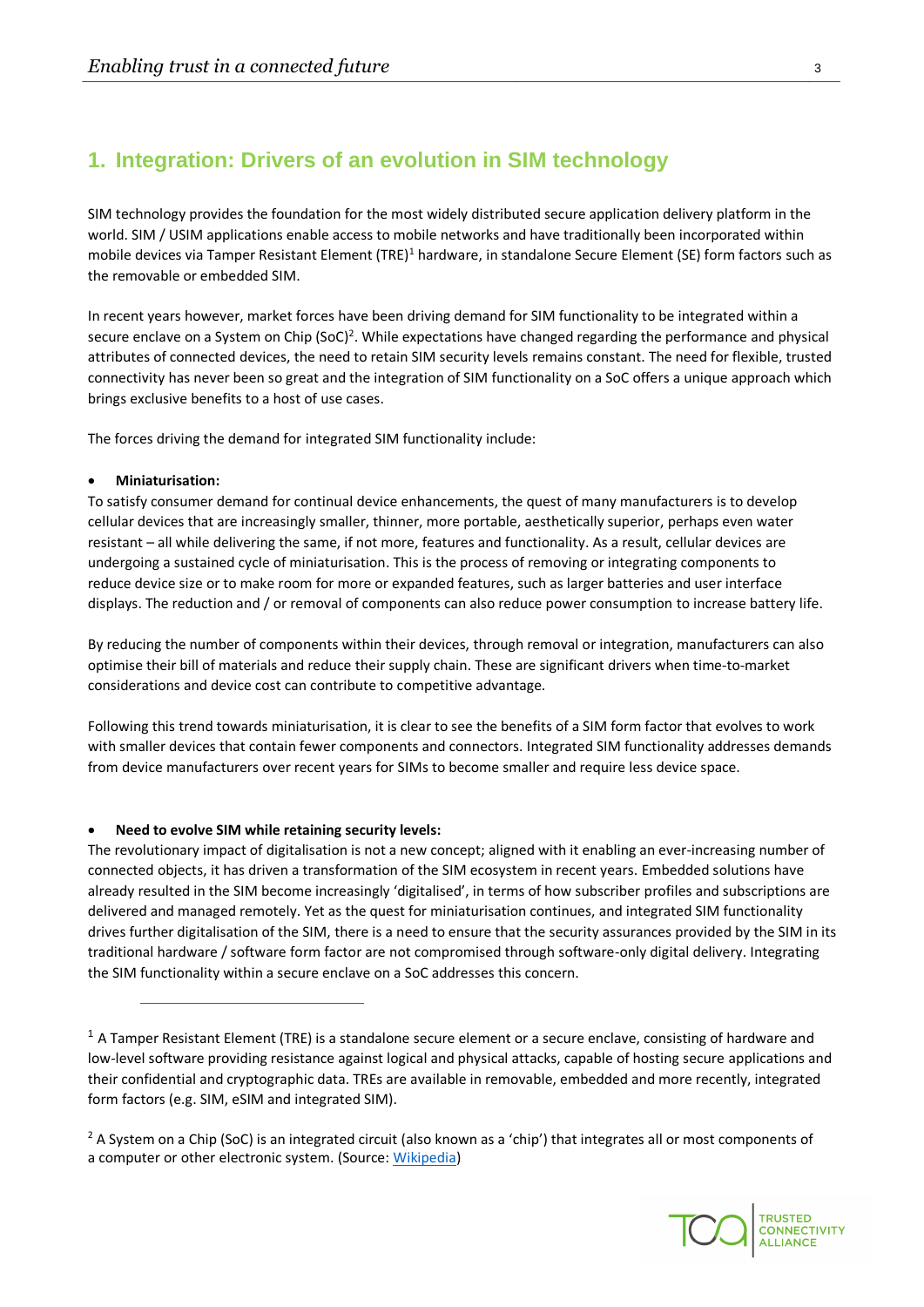#### • **Device evolution in line with 5G launches:**

The expansion of 5G networks and the significant connectivity advances that 5G brings – including improved speed, latency, capacity and efficiency – are factors expected to act as a catalyst for further increases in connected device types and associated use cases. 5G launches are also likely to drive device renewal as well as advances in modem processors. Mobile SoC manufacturers will seek to incorporate new features and functionality that can maximise opportunities presented by new network technologies. This point of device renewal and enhancement is a natural juncture for new technologies such as the integrated SIM to be considered, due to the miniaturisation and performance benefits described above.

#### • **The preference for sustainable technology:**

Sustainable technologies – those which run on low power, use less resource and generate less waste than traditional solutions - are high on the global agenda. The integration of components within a device leads to reduced power consumption, and smaller physical footprints thanks to fewer connectors and interfaces. The annual efficiency gains brought about by integration could be significant considering the exponential growth in connected devices globally.

Beyond the physical attributes of connected devices themselves favouring integration in some cases to support their own sustainability, such devices are being harnessed to tackle wider societal sustainability challenges, such as reducing energy consumption and supporting resource optimisation as well as just-in-time production. Many sustainability use cases today, which have connected devices at their heart, rely on very small devices and extremely secure, reliable connectivity. Integrated SIM functionality is uniquely positioned to support these.

## <span id="page-3-0"></span>**2. How has the industry responded?**

In the face of these market trends driving smaller yet highly secure connected devices, there have been multiple industry initiatives in recent years to define and commercialise integrated SIM functionality for consumer and IoT devices.

Broadly, these initiatives can be classified according to the level of security assurance they provide and the corresponding complexity, flexibility and interoperability level of the resulting solution.

Below is a non-exhaustive overview of solutions that have been created. They vary in terms of their reach and relevance: some have been deployed on a regional basis for niche time-limited markets while others are global standardised solutions poised for imminent adoption:

#### • **Software-based SIM**

The proprietary software-based SIM is considered the least secure means of storing mobile network authentication credentials. There is no effective interoperability between software-based SIM solutions. It offers SIM functionality implemented in pure software (which may be reinforced by white-box, software-based cryptography techniques), running on a regular processor / microcontroller that does not offer dedicated hardware protection capability. Due to the lack of dedicated hardware mechanisms, software-based SIMs are not certifiable under major industry schemes like common criteria, used by industry bodies such as the GSMA. Credentials could potentially be retrieved from a software-based SIM through sophisticated attacks due to the lack of side-channel protection mechanisms.

Such solutions have been commercially deployed on a very limited basis and for niche time-limited use cases, like secondary SIMs for short term cellular-data roaming services, in certain regions of the world.

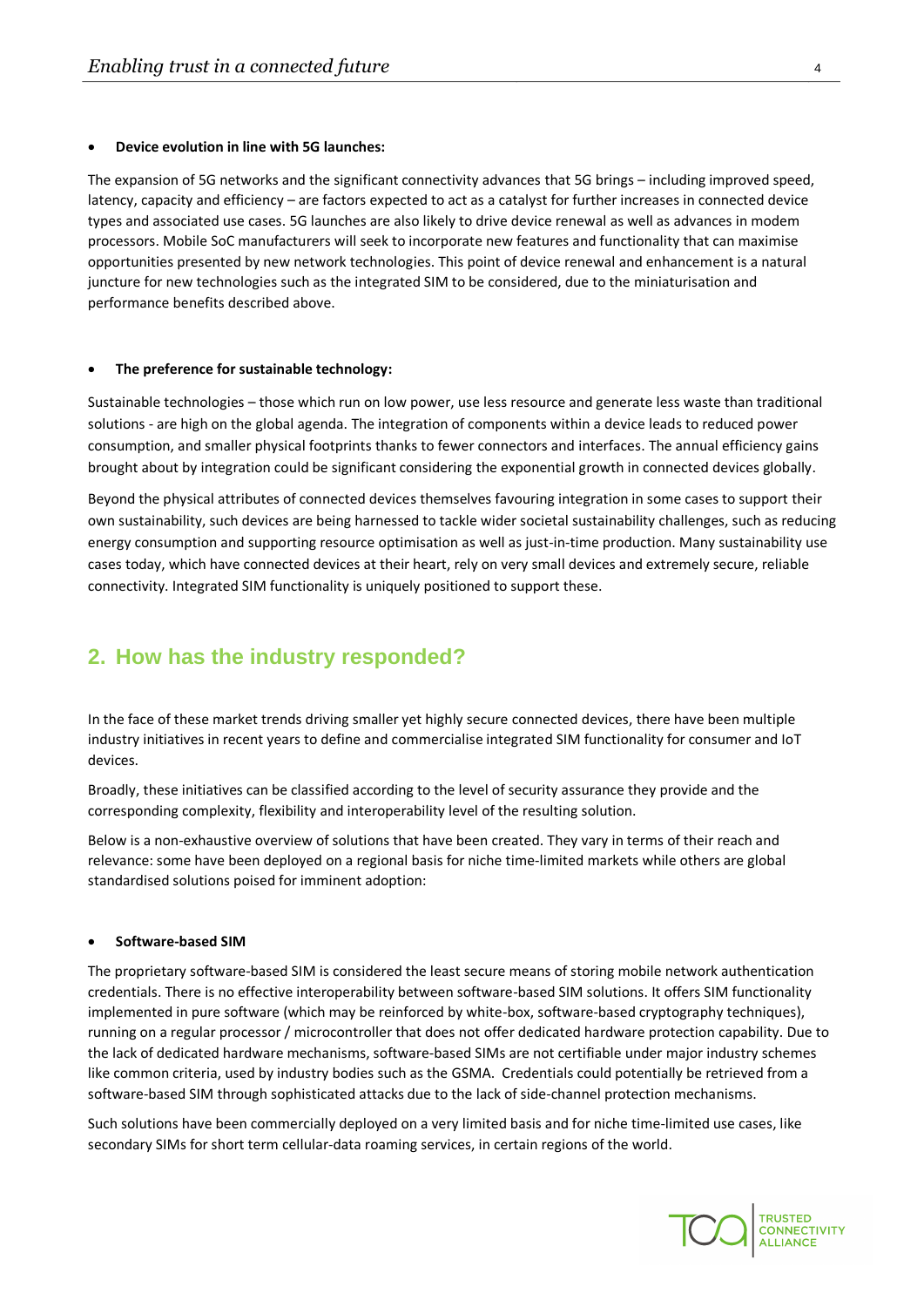#### • **Trusted Execution Environment-based SIM**

In the case of Trusted Execution Environment (TEE)-based SIM solutions, the SIM functionality is implemented within an isolated execution environment on the device's main processor. The TEE employs a hybrid approach that utilises both hardware and software to provide increased security with minimal impact on flexibility, as it gives the trusted applications full access to the resources of the main processor. Certain operators have been commercially deploying TEE-based SIM solutions, mainly targeting the IoT market.

An overall architecture, including functional and security requirements together with evaluation mechanisms, has been developed by Chinese standards organisations. Yet it is important to note that these developments are strictly regional and lack global interoperability as well as security assurance levels that are required for most applications. Globally recognised standards development organisations (SDOs) and industry associations such as GSMA and ETSI have not defined technical specifications for TEE-based SIM.

#### • **Integrated SIM**

Integrated SIM solutions have been introduced to deliver the highest levels of security assurance. In these solutions, SIM functionality is implemented on a hardware TRE integrated within a host SoC.

An integrated TRE (iTRE) has a well-defined physical boundary, as well as a set of interfaces to the host SoC, and is selfcontained from a security perspective. This means that it does not rely on any protection mechanisms of the host SoC. It can be thought of as a miniaturised smart card integrated within the SoC, which becomes its operational environment.

Significant standardisation and specification development activity related to the integrated SIM is advancing within widely recognised international SDOs and industry associations to promote global interoperability and consistency. Of particular note is the publication of the GSMA's Integrated eUICC standard for M2M and the advanced status of its consumer standardisation efforts. More information follows in Section 5.

**Given the high-security and potential for global interoperability through industry-wide standardisation initiatives, the focus of the remainder of this paper is on integrated SIM solutions.**

\*\*\*

# <span id="page-4-0"></span>**3. Understanding hardware SIM form factors**

The concept of an integrated SIM is easier to understand with some background knowledge of how hardware SIM form factors have evolved. Driven by market trends, SIM form factors have become progressively smaller over time.

Today, there are three main hardware solutions which provide the basis for the different form factors:

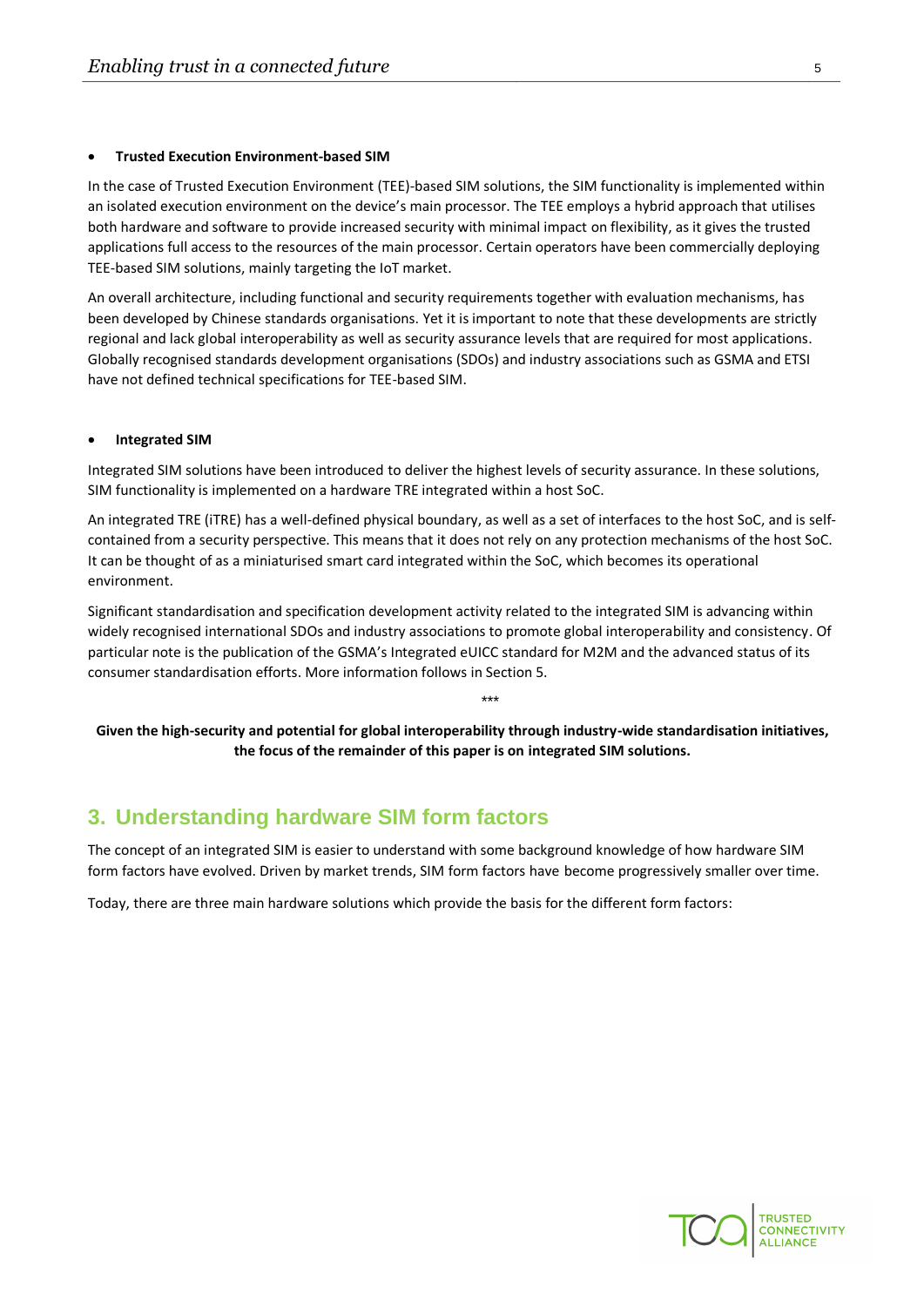

#### Figure 1: Form factor evolution

- **Removable –** *where the TRE is a standalone Secure Element (SE) which can be physically removed from the device by the user.* SIM form factors related to the removable TRE architecture have been used since the mid-1990s and are out of the scope of this document.
- **Embedded –** *where there is no requirement for the TRE, which is a standalone SE, to be physically removed and it is typically soldered*. Embedded or soldered SIM form factors are out of the scope of this document.
- **Integrated –** *where the TRE is a secure enclave that is integrated within a SoC.* The SoC comprises additional functionalities alongside the TRE, such as a modem and/or an application processor.

# <span id="page-5-0"></span>**4. Integrated SIM: A definition**

The term integrated SIM refers to an implementation in which the functionalities of a SIM or eSIM are realised on an iTRE, which provides physical isolation from all other silicon cores (such as a modem, application processor or any other functional block) within a purpose-built SoC.

While the architecture of the iTRE can vary, it commonly consists of its own central processing unit, random-access memory (RAM), one-time programmable memory, hardware cryptographic accelerator, true random-number generator and perturbation and environmental sensors.

Due to current technological limitations, non-volatile memory (NVM) - which is used for storage of data after power is removed - cannot be integrated with modern SoCs that utilise the most advanced technology nodes. Because of this, the iTRE has a different architectural approach to removable and embedded solutions, which contain their own NVM. Commonly, iTRE will utilise the external memory (e.g. flash and RAM), which is also shared by other SoC entities.

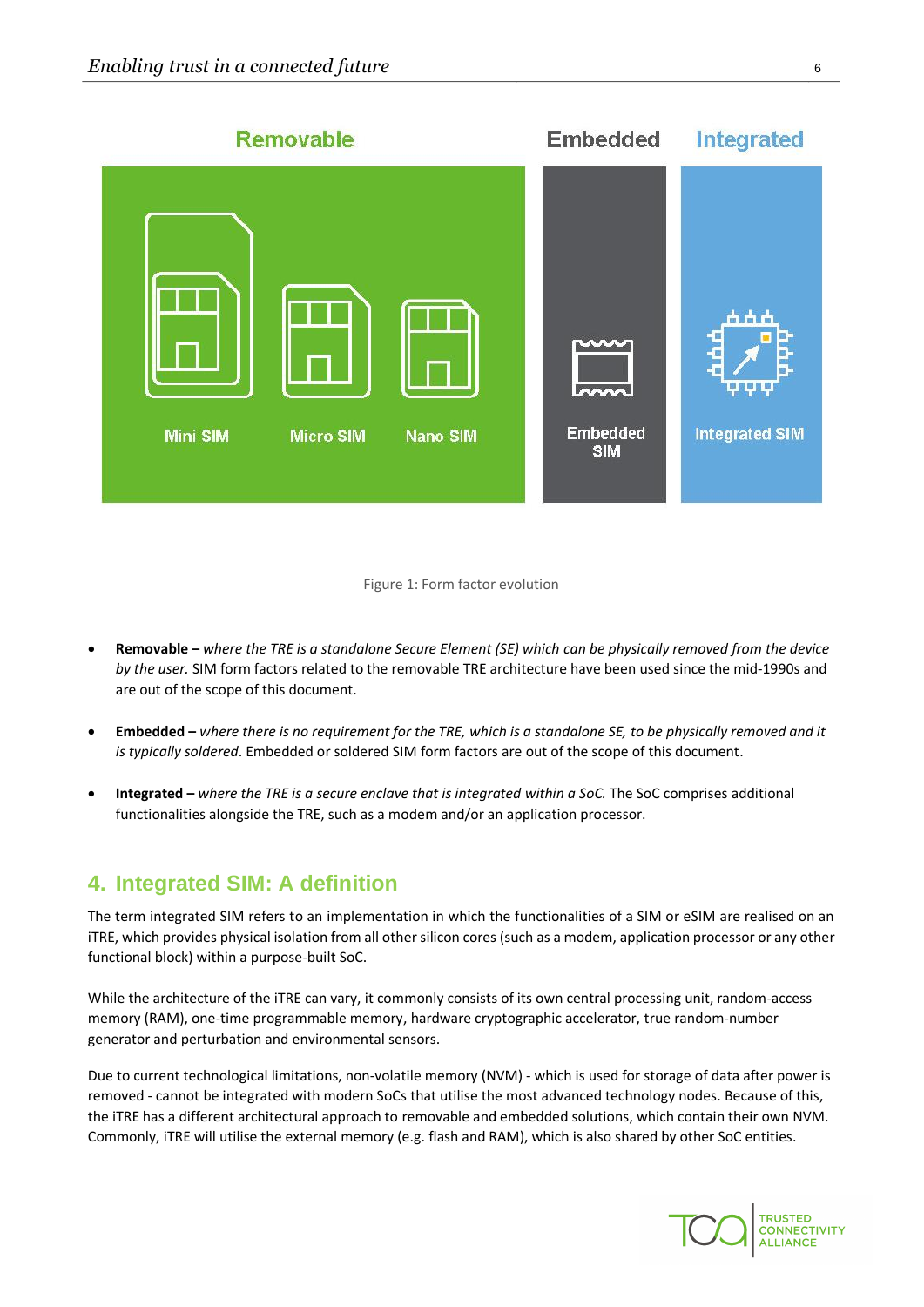Since the external memory is outside of its physical boundary, the iTRE implements appropriate security measures and functionalities to protect its assets stored within this external resource. These measures and functionalities allow the iTRE to remain self-contained with respect to security and to provide security assurance levels at least equivalent to the removable and embedded solutions, while taking full advantage of other architectural benefits such as performance, capacity and increased flexibility.

# <span id="page-6-0"></span>**5. Integrated SIM: Standardisation efforts**

Industry standards offer significant benefits to technology ecosystems. They drive higher scrutiny, robustness and interoperability, encourage competition and reduce costs for both vendors and users. They also reduce the risk of premature product obsolescence and mitigate the risk of market fragmentation due to technological incompatibilities.

Internationally recognised industry associations and standard development organisations are already delivering specifications and definitions for iTREs enabling integrated SIM functionality. The most notable are GSMA's Integrated eUICC and ETSI's iSSP. In addition, Eurosmart is facilitating iTRE security certification efforts by developing a dedicated Protection Profile. These initiatives are explored below:

#### **GSMA – Integrated eUICC**

GSMA first launched its integrated SIM technology initiative in early 2015 to address emerging market expectations and demand for deeper integration of secure network access functionality. An initial Proof of Concept was demonstrated in 2017, promoting integration of UICC technology within SoCs.

The GSMA has finalised the standardisation of the Integrated eUICC, which is an eUICC implemented on a TRE that is integrated into a SoC, optionally making use of remote volatile / non-volatile memory. Security requirements to be fulfilled by an Integrated eUICC solution have been identified, agreed and added to both GSMA Remote SIM provisioning consumer and M2M specifications.

The Integrated eUICC security certification is defined by GSMA working groups. It covers evaluating and certifying the iTRE using the same methodology that is used for embedded and removable solutions, while extending it to cover all additional hardware security requirements related to integration into the SoC. This can be followed by a complete hardware and software integrated SIM (eUICC) certification.

#### **Eurosmart**

A dedicated Protection Profile covering security requirements for 'Secure Sub-Systems in SoCs' is being developed by Eurosmart with the aim of standardising and streamlining the security certification process for iTRE-based solutions such as Integrated eUICC.

#### **ETSI – iSSP**

In parallel to the standardisation work of GSMA, ETSI has specified the new Smart Secure Platform (SSP) which is one possible evolution of the UICC platform, with various physical interfaces and form factors, including an option for an integrated form factor called integrated SSP or iSSP.

SSP is a platform targeting applications from multiple market sectors. In addition to secure network access, the use cases for the SSP include banking and payments, ID management and transport. Sector independence and broader functionality of the SSP leads to increased complexity of the specification when compared to GSMA's Integrated eUICC.

While the commercial deployment of solutions adopting iSSP specifications are broadly expected to emerge after those based on the GSMA's Integrated eUICC, the timeframe for adoption is still unclear due to the broader functional

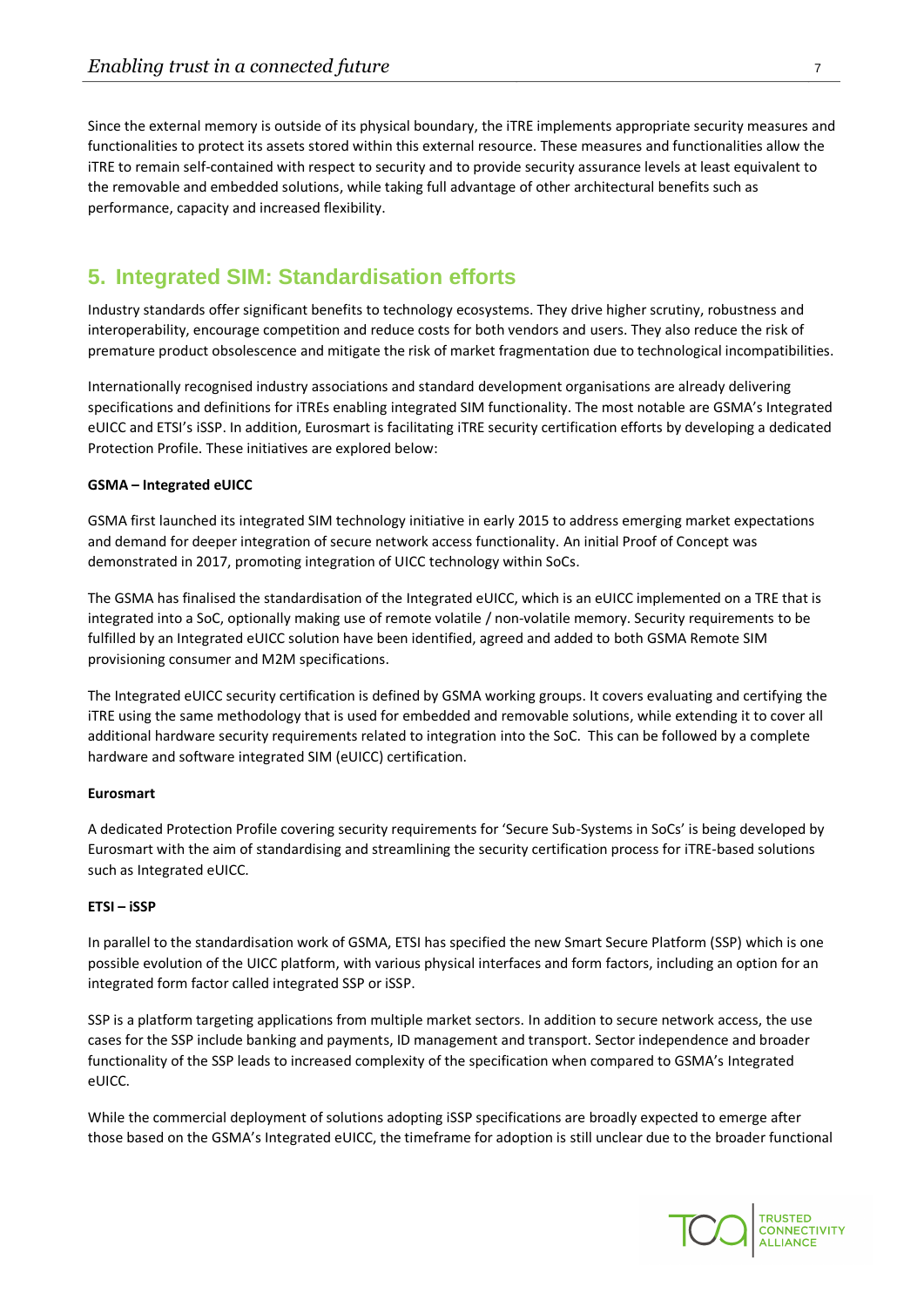scope of iSSP and the corresponding complexity. To date iSSP has not been considered within the certification frameworks and processes of the market sectors it can address.

#### **Remote management approaches**

Market regulation applicable to mobile phones typically demands that users are able to change their subscription / telecom operator during the lifetime of the device. The requirement for remote management capability, which also applies to the integrated SIM, has been addressed by GSMA.

In particular, the GSMA has specified Remote SIM Provisioning (RSP), or 'profile management', for the telecom market for both consumer and M2M segments. Both specifications were adapted to also cover RSP of the Integrated eUICC. A 'profile' is a set of personalisation data representing a mobile network operator's (MNO) subscription and is coded in an interoperable format.

For ETSI's iSSP, profile management is extended to 'bundle' management, where a high-level operating system is provisioned together with the profile.

#### **Conformance and interoperability testing for integrated SIM**

Conformance and interoperability testing are of critical importance for the success of new technologies such as the integrated SIM. For this reason, GSMA has introduced a dedicated Security Accreditation Scheme (SAS) process, which verifies the security of the integrated SIM production processes. Standardising MNO security needs and requirements will enhance their confidence in the handling of their data and result in increased adoption. This also improves flexibility to enable personalisation outside of a manufacturer's GSMA SAS-accredited secure facility.

For the Integrated eUICC, a test environment has been defined by GSMA. The infrastructure is already in place for platforms to be immediately tested, integrated and certified. Such an advanced testing and certification status ultimately supports and enables imminent deployment of Integrated eUICC solutions.

### <span id="page-7-0"></span>**6. Integrated SIM: Use cases**

Integration is an evolutionary step that enables significant improvements in SIM functionality, notably: the physical dimensions of the SIM form factor; energy consumption; amount of accessible memory; computing power; and performance. Additional benefits include simplified sourcing, integration and production. Cellular devices including smartphones which feature an integrated SIM can directly benefit from these improvements. Several themes which are emerging in the massive machine-type communications or cellular IoT space are explored below. Although all the use cases listed are already enabled by the embedded SIM, the integrated SIM can facilitate their adoption by being a catalyst for some new device categories.

• **Utilities:**

Connectivity for **smart meters**, especially for gas and water utilities that do not have access to any power grid, requires reliable, robust security as well as long battery life to support devices in the field for more than ten years. An integrated SIM offers significant power-saving benefits over its predecessors, allowing it to remain operational for ten years with a life-time battery. The very nature of the integrated SIM form factor also provides further assurances to utility companies that it cannot be removed or swapped to misreport the amount of utility consumed; it offers improved robustness from its integrated design (removing soldered SIM complexity by leveraging a simpler chip design).

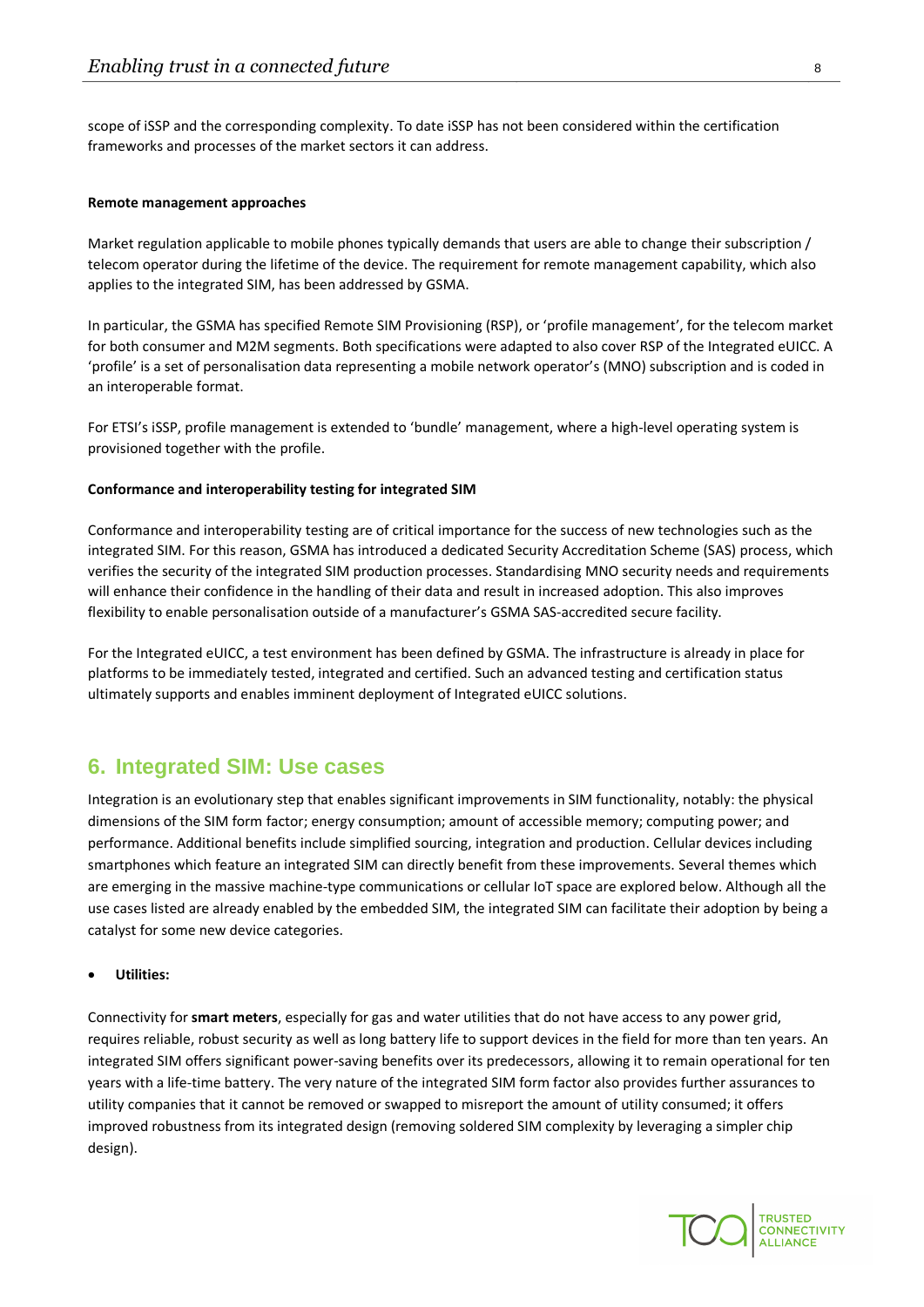#### • **Logistics:**

Since the start of the COVID pandemic, there is an increasing requirement for real-time information related to **supply chain logistics** at all levels. Smart labels, which allow near real-time monitoring of supply chains, are one example of how connected devices that are enabled with integrated SIM functionality can be leveraged to meet that requirement, using Low Power Wide-Area Network (LPWAN) connectivity. Suppliers can track large quantities of goods on a global scale and take immediate corrective action if needed (e.g. an alert could be triggered if there is a sudden change in temperature or humidity that would damage the goods).

#### • **Consumer devices (health / lifestyle):**

**Fitness and health wearables** are becoming extremely important in the preliminary diagnosis of disease and to monitor lifestyle patterns of individuals. Battery life is a limitation of this type of feature-packed device; many modern devices need to be charged daily. Consumer brands promoting these devices recognise that there is significant value in maximising the power of the in-built battery with no compromise on features. Integrated SIM technology helps to optimise the device real estate and reduces the power budget significantly when compared to a discrete eUICC equivalent. Integrated SIM enables a new generation of personal health sensors.

Other fashion-oriented smart wearables are designed to serve trends, such as quantified self and augmented reality. **Smart watches**, which are increasingly becoming lifestyle devices, and **connected goggles with AR/VR applications**, which will see increased growth with 5G enablement, will both be among the first devices to benefit from the integrated SIM. Given the nature of these devices and their small size requirement and in-built battery, user comfort in their wearability relies on the power budget being maximised. An integrated SIM offers better prospects than an eUICC in meeting these goals. As detailed in section 7, the integrated SIM will also fuel new device features, bringing to life new use cases that will drive the next generation of those segments.

## <span id="page-8-0"></span>**7. Leveraging the benefits of integration for device security features**

Integration of both SIM functionality and the TRE hardware can result in streamlined internal device designs while providing an opportunity for new device features that are capable of securely supporting existing and emerging security-sensitive use cases. Deep integration into the device, together with its enhanced processing power and flexible memory configuration, allows the integrated TRE / integrated SIM to be leveraged for a variety of different security applications that could not be addressed with TRE technology until now. The integrated TRE can act as a secure processor for applications and use cases that previously had to be served by insecure technologies, due to limitations related to processing power, memory capacity or accessibility by device applications.

Below are some examples of security use cases that could be supported by the features of an integrated SIM or integrated TRE:

• **Protection of 5G subscriber privacy by leveraging deep device integration:**

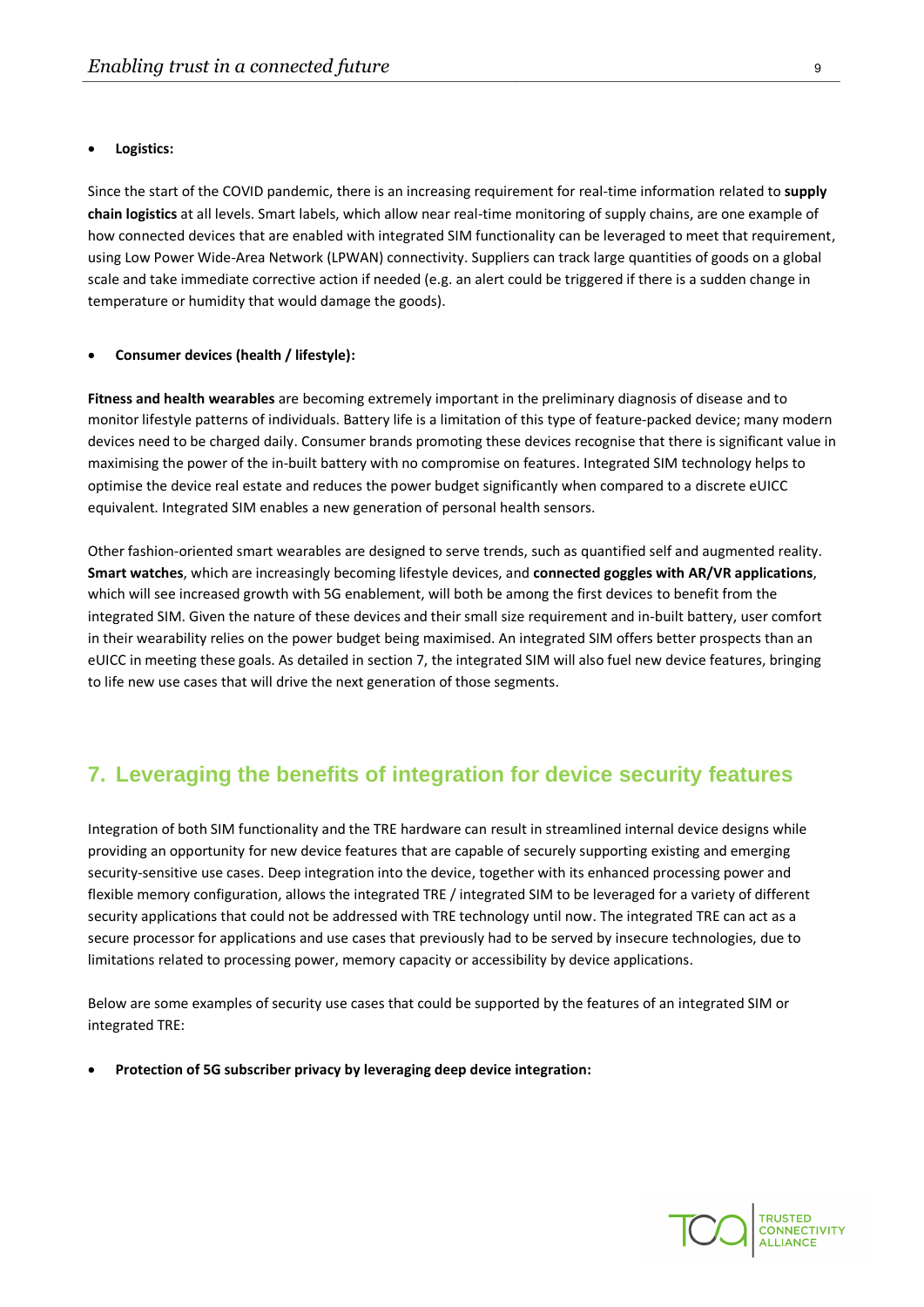The 5G standards developed by 3GPP introduced a mechanism to protect the privacy of subscribers to the mobile network. In 2G, 3G and 4G network technologies, as defined in 3GPP standards, the subscriber identity (also known as the IMSI) is sent in clear-over-the-air (OTA) without being encrypted. The latest 5G standards however introduce the possibility for MNOs to encrypt the IMSI before it is sent OTA. This can happen either on the device or within a Trusted Connectivity Alliance Recommended 5G SIM, embedded SIM or integrated SIM. If a SIM is integrated, within the modem for example, it provides additional motivation for device manufacturers to realise IMSI encryption within the integrated SIM, which is a security certified platform, rather than within the device.

#### • **Protection for device and other digital identities by leveraging flexible memory dimensions:**

In the same way that it can protect subscriber privacy (outlined above), the integrated TRE can offer secure storage capabilities for many types of security sensitive digital identities. Its deep integration into the device together with its flexible memory dimensions allow the storage of several identities for different types of use cases. If implemented within a modem processor it could also ensure secure storage of the device identity (also known as the IMEI). Device counterfeit detection schemes can rely on a pair of hardware tags (the device identity, embedded SIM identity and the integrated SIM identity) therefore improving existing counterfeit detection<sup>3</sup>. The reliability of such counterfeit detection schemes benefits from a deeper integration of the integrated SIM.

#### • **User friendly biometric authentication by leveraging increased processing power:**

Since the integrated SIM uses the same hardware technology as the SoC, it is able to run at high frequency. The calculation speed and proce

ssing power of the integrated SIM enables it to handle highly sensitive and performance demanding applications. User friendly, but privacy sensitive, operations such as biometric user authentication could, for example, be performed within the integrated SIM to replace a PIN code.

# <span id="page-9-0"></span>**8. Integrated SIM outlook: What's next?**

The advantages of integrating complex functionality into a single silicon substrate are numerous. Broadly speaking integration offers the potential for significant performance improvements and cost benefits within the semiconductor industry.

Trusted Connectivity Alliance (TCA) advocates that the trend towards integrated SIM functionality is supported by global, open standards which are developed by recognised industry organisations, for reasons explained earlier in this paper.

There is already strong market demand for integrated SIM solutions that provide secure network access capabilities for both IoT and consumer mobile products. As such, TCA welcomes the development of the Integrated eUICC by the GSMA as commercial deployments are expected soon, with the GSMA's standardisation work at an advanced stage. Adoption of the GSMA's Integrated eUICC solution is anticipated to be within a short timeframe, thanks to its synergies and similarities with the embedded SIM solution (e.g. seamless compliance with the RSP mechanism). The result is that it could help to meet market demand relatively quickly.

ETSI's iSSP offers a potential integrated solution that extends beyond secure connectivity to bring benefits to other sectors including transport, payment and secure ID. Yet the broader application of ETSI's solution brings with it more complexity and currently, the timeframe for commercial iSSP deployments is not known.



<sup>3</sup> <https://www.itu.int/rec/T-REC-Q.5052-202009-I/en>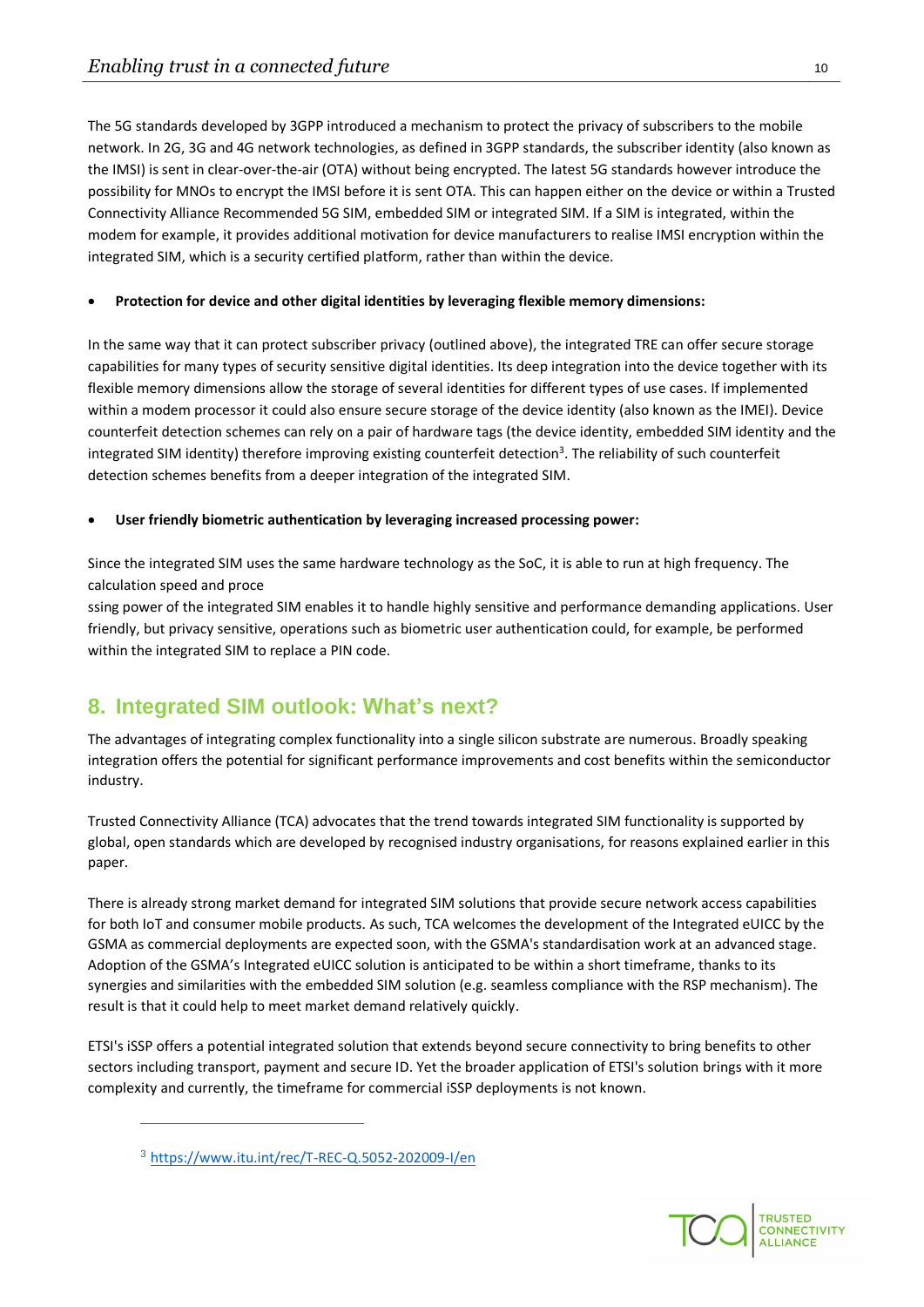Security is a critical consideration if any ecosystem is to fully realise the performance and cost advantages of integration. Security levels must not be compromised.

It is TCA's position that integrated SIM technologies for secure connectivity and services can provide security levels that are at least equivalent to their embedded and removable SIM counterparts. TCA supports standardisation efforts and activities intended to reduce the overall time and cost of certification for integrated SIM solutions, without compromising quality. Standardisation bodies could drive further enhancements in the future. These could include: enabling the portability of evaluation evidence across multiple products hosting the same integrated solution; and facilitating and accelerating the certification of integrated solutions which utilise pre-evaluated hardware IP blocks.

## <span id="page-10-0"></span>**9. About Trusted Connectivity Alliance**

Trusted Connectivity Alliance (TCA) is a global, non-profit industry association working to enable trust in a connected future. The organisation's vision is to drive the sustained growth of a connected society through trusted connectivity which protects assets, end user privacy and networks.

TCA members are leaders within the global Tamper Resistant Element (TRE) ecosystem and work collectively to define requirements and provide deliverables of a strategic, technical and marketing nature. This enables all stakeholders in our connected society to benefit from the most stringent secure connectivity solutions that leverage TCA members' expertise in tamper proof end-to-end-security.

TCA members are: Card Centric, COMPRION, Eastcompeace, Giesecke+Devrient, IDEMIA, KONA I, Kigen, Linxens, NXP Semiconductors, Qualcomm, STMicroelectronics, Thales, Valid, Watchdata, Workz Group and Wuhan Tianyu.

[www.trustedconnectivityalliance.org](http://www.trustedconnectivityalliance.org/) | [News and Blog](https://trustedconnectivityalliance.org/news/?utm_source=iseepr&utm_medium=PR&utm_campaign=Organisational) [| Twitter](https://twitter.com/_TCAlliance) | [LinkedIn](https://www.linkedin.com/company/trustedconnectivityalliance) | [YouTube](https://www.youtube.com/channel/UCe6IvtKRG5sTEPVLc7GZ4Rw)